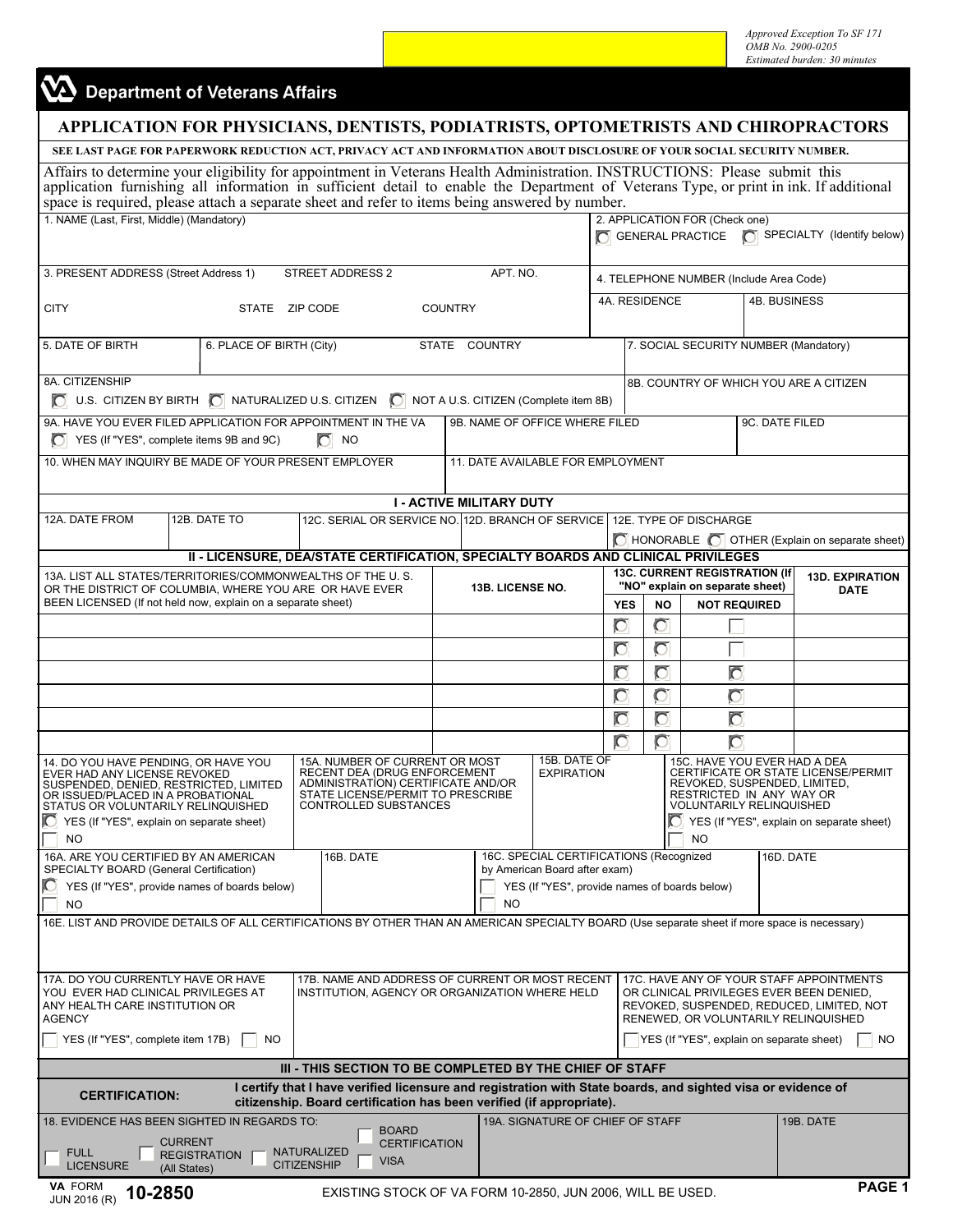|                                                                                                                                                       |                       | IV - PROFESSIONAL LIABILITY INSURANCE                                                      |                                               |                   |                                                       |      |                                |                   |                                 |                                     |  |
|-------------------------------------------------------------------------------------------------------------------------------------------------------|-----------------------|--------------------------------------------------------------------------------------------|-----------------------------------------------|-------------------|-------------------------------------------------------|------|--------------------------------|-------------------|---------------------------------|-------------------------------------|--|
| 20A. PRESENT PROFESSIONAL<br><b>LIABILITY INSURANCE CARRIER</b>                                                                                       | 20B. DATE             | 20C. NAMES OF PRIOR                                                                        |                                               |                   | 20D. DATES OF COVERAGE                                |      |                                |                   | DENIED OR REFUSED TO RENEW YOUR | 21. HAS ANY CARRIER EVER CANCELLED. |  |
|                                                                                                                                                       | <b>COVERAGE BEGAN</b> | <b>CARRIERS</b>                                                                            |                                               | <b>FROM</b><br>TO |                                                       |      | INSURANCE                      |                   |                                 | (If "YES", explain on               |  |
|                                                                                                                                                       |                       |                                                                                            |                                               |                   |                                                       |      | <b>YES</b>                     | <b>NO</b>         |                                 | separate sheet)                     |  |
|                                                                                                                                                       |                       | <b>V - PREPROFESSIONAL EDUCATION</b>                                                       |                                               |                   | 22C. SUBJECT                                          |      |                                |                   | 22E. GRADUATED                  | 22F.                                |  |
| 22A. NAME OF SCHOOL                                                                                                                                   |                       | 22B. ADDRESS (City, State and ZIP Code)                                                    |                                               |                   | <b>MAJOR</b>                                          |      | 22D. YEARS<br>ATTENDED         | <b>MONTH</b>      | <b>YEAR</b>                     | <b>DEGREE</b>                       |  |
|                                                                                                                                                       |                       |                                                                                            |                                               |                   |                                                       |      |                                |                   |                                 |                                     |  |
|                                                                                                                                                       |                       |                                                                                            |                                               |                   |                                                       |      |                                |                   |                                 |                                     |  |
|                                                                                                                                                       |                       |                                                                                            |                                               |                   |                                                       |      |                                |                   |                                 |                                     |  |
|                                                                                                                                                       |                       |                                                                                            |                                               |                   |                                                       |      |                                |                   |                                 |                                     |  |
|                                                                                                                                                       |                       |                                                                                            |                                               |                   |                                                       |      |                                |                   |                                 |                                     |  |
|                                                                                                                                                       |                       |                                                                                            |                                               |                   |                                                       |      |                                |                   |                                 |                                     |  |
|                                                                                                                                                       |                       |                                                                                            |                                               |                   |                                                       |      |                                |                   |                                 |                                     |  |
|                                                                                                                                                       |                       | <b>VI - PROFESSIONAL EDUCATION</b>                                                         |                                               |                   |                                                       |      | 23C. YEARS                     |                   | 23D. GRADUATED                  | 23E.                                |  |
| 23A. NAME OF SCHOOL                                                                                                                                   |                       | 23B. ADDRESS (City, State and ZIP Code)                                                    |                                               |                   |                                                       |      | ATTENDED                       | <b>MONTH</b>      | <b>YEAR</b>                     | <b>DEGREE</b>                       |  |
|                                                                                                                                                       |                       |                                                                                            |                                               |                   |                                                       |      |                                |                   |                                 |                                     |  |
|                                                                                                                                                       |                       |                                                                                            |                                               |                   |                                                       |      |                                |                   |                                 |                                     |  |
|                                                                                                                                                       |                       |                                                                                            |                                               |                   |                                                       |      |                                |                   |                                 |                                     |  |
|                                                                                                                                                       |                       |                                                                                            |                                               |                   |                                                       |      |                                |                   |                                 |                                     |  |
|                                                                                                                                                       |                       |                                                                                            |                                               |                   |                                                       |      |                                |                   |                                 |                                     |  |
| NOTE: For items 24 through 27, identify service as a paid Federal employee including service with VA, U.S. Military or Public Health Service. Include |                       |                                                                                            |                                               |                   |                                                       |      |                                |                   |                                 |                                     |  |
| and identify internship or general practice residencies. DO NOT include externships.                                                                  |                       |                                                                                            |                                               |                   |                                                       |      |                                |                   |                                 |                                     |  |
|                                                                                                                                                       |                       | VII - RESIDENCY TRAINING AND FELLOWSHIPS SUBSEQUENT TO GRADUATION FROM PROFESSIONAL SCHOOL |                                               |                   |                                                       |      |                                |                   |                                 |                                     |  |
| 24A. NAME OF HOSPITAL                                                                                                                                 |                       |                                                                                            |                                               |                   | 24C.                                                  |      | 24D. PG                        |                   | 24E. COMPLETED                  | 24F.<br>NO. OF                      |  |
| OR INSTITUTION                                                                                                                                        |                       | 24B. ADDRESS (City, State and ZIP Code)                                                    |                                               |                   | <b>SPECIALTY</b>                                      |      | <b>LEVEL</b>                   | <b>MONTH</b>      | <b>YEAR</b>                     | <b>MONTHS</b>                       |  |
|                                                                                                                                                       |                       |                                                                                            |                                               |                   |                                                       |      |                                |                   |                                 |                                     |  |
|                                                                                                                                                       |                       |                                                                                            |                                               |                   |                                                       |      |                                |                   |                                 |                                     |  |
|                                                                                                                                                       |                       |                                                                                            |                                               |                   |                                                       |      |                                |                   |                                 |                                     |  |
|                                                                                                                                                       |                       |                                                                                            |                                               |                   |                                                       |      |                                |                   |                                 |                                     |  |
|                                                                                                                                                       |                       |                                                                                            |                                               |                   |                                                       |      |                                |                   |                                 |                                     |  |
|                                                                                                                                                       |                       | VIII - TEACHING AND/OR RESEARCH ASSOCIATIONS AND APPOINTMENTS WITH PROFESSIONAL SCHOOLS    |                                               |                   |                                                       |      |                                |                   |                                 |                                     |  |
| 25A. INSTITUTION                                                                                                                                      |                       | 25B. ADDRESS (City, State and ZIP Code)                                                    |                                               |                   | 25C. POSITION                                         |      |                                | 25D. DATE FROM    |                                 | 25E. DATE TO                        |  |
|                                                                                                                                                       |                       |                                                                                            |                                               |                   |                                                       |      |                                |                   |                                 |                                     |  |
|                                                                                                                                                       |                       |                                                                                            |                                               |                   |                                                       |      |                                |                   |                                 |                                     |  |
|                                                                                                                                                       |                       |                                                                                            |                                               |                   |                                                       |      |                                |                   |                                 |                                     |  |
|                                                                                                                                                       |                       |                                                                                            |                                               |                   |                                                       |      |                                |                   |                                 |                                     |  |
|                                                                                                                                                       |                       |                                                                                            |                                               |                   |                                                       |      |                                |                   |                                 |                                     |  |
|                                                                                                                                                       |                       | IX - VISITING STAFF HOSPITAL APPOINTMENTS                                                  |                                               |                   |                                                       |      |                                |                   |                                 |                                     |  |
| 26A. INSTITUTION                                                                                                                                      |                       | 26B. ADDRESS (City, State and ZIP Code)                                                    |                                               |                   | 26C. POSITION                                         |      |                                | 26D. DATE FROM    |                                 | 26E. DATE TO                        |  |
|                                                                                                                                                       |                       |                                                                                            |                                               |                   |                                                       |      |                                |                   |                                 |                                     |  |
|                                                                                                                                                       |                       |                                                                                            |                                               |                   |                                                       |      |                                |                   |                                 |                                     |  |
|                                                                                                                                                       |                       |                                                                                            |                                               |                   |                                                       |      |                                |                   |                                 |                                     |  |
|                                                                                                                                                       |                       |                                                                                            |                                               |                   |                                                       |      |                                |                   |                                 |                                     |  |
|                                                                                                                                                       |                       |                                                                                            |                                               |                   |                                                       |      |                                |                   |                                 |                                     |  |
|                                                                                                                                                       |                       |                                                                                            |                                               |                   |                                                       |      |                                |                   |                                 |                                     |  |
|                                                                                                                                                       |                       |                                                                                            |                                               |                   |                                                       |      |                                |                   |                                 |                                     |  |
|                                                                                                                                                       |                       | <b>X - PROFESSIONAL EXPERIENCE</b>                                                         |                                               |                   |                                                       |      |                                |                   |                                 |                                     |  |
|                                                                                                                                                       |                       |                                                                                            |                                               |                   | 27C. POSITION (Where<br>applicable, also specify 27D. |      |                                | 27E.<br>PART-TIME |                                 | 27F. DATES EMPLOYED                 |  |
| 27B. ADDRESS (City, State and ZIP Code)<br>27A. EMPLOYER                                                                                              |                       |                                                                                            | whether General<br>practitioner or Specialist |                   |                                                       | FULL | <b>AVERAGE</b><br><b>HOURS</b> | <b>FROM</b>       | TO                              |                                     |  |
|                                                                                                                                                       |                       |                                                                                            |                                               |                   |                                                       |      |                                | TIME PER WEEK     |                                 |                                     |  |
|                                                                                                                                                       |                       |                                                                                            |                                               |                   |                                                       |      |                                |                   |                                 |                                     |  |
|                                                                                                                                                       |                       |                                                                                            |                                               |                   |                                                       |      |                                |                   |                                 |                                     |  |
|                                                                                                                                                       |                       |                                                                                            |                                               |                   |                                                       |      |                                |                   |                                 |                                     |  |
|                                                                                                                                                       |                       | XI - GENERAL INFORMATION                                                                   |                                               |                   |                                                       |      |                                |                   |                                 |                                     |  |
| 28. NAMES UNDER WHICH YOU WERE EMPLOYED IF DIFFERENT FROM NAME GIVEN IN ITEM 1.                                                                       |                       |                                                                                            |                                               |                   |                                                       |      |                                |                   |                                 |                                     |  |
| <b>VA EODM</b>                                                                                                                                        |                       |                                                                                            |                                               |                   |                                                       |      |                                |                   |                                 | <b>DACE 2</b>                       |  |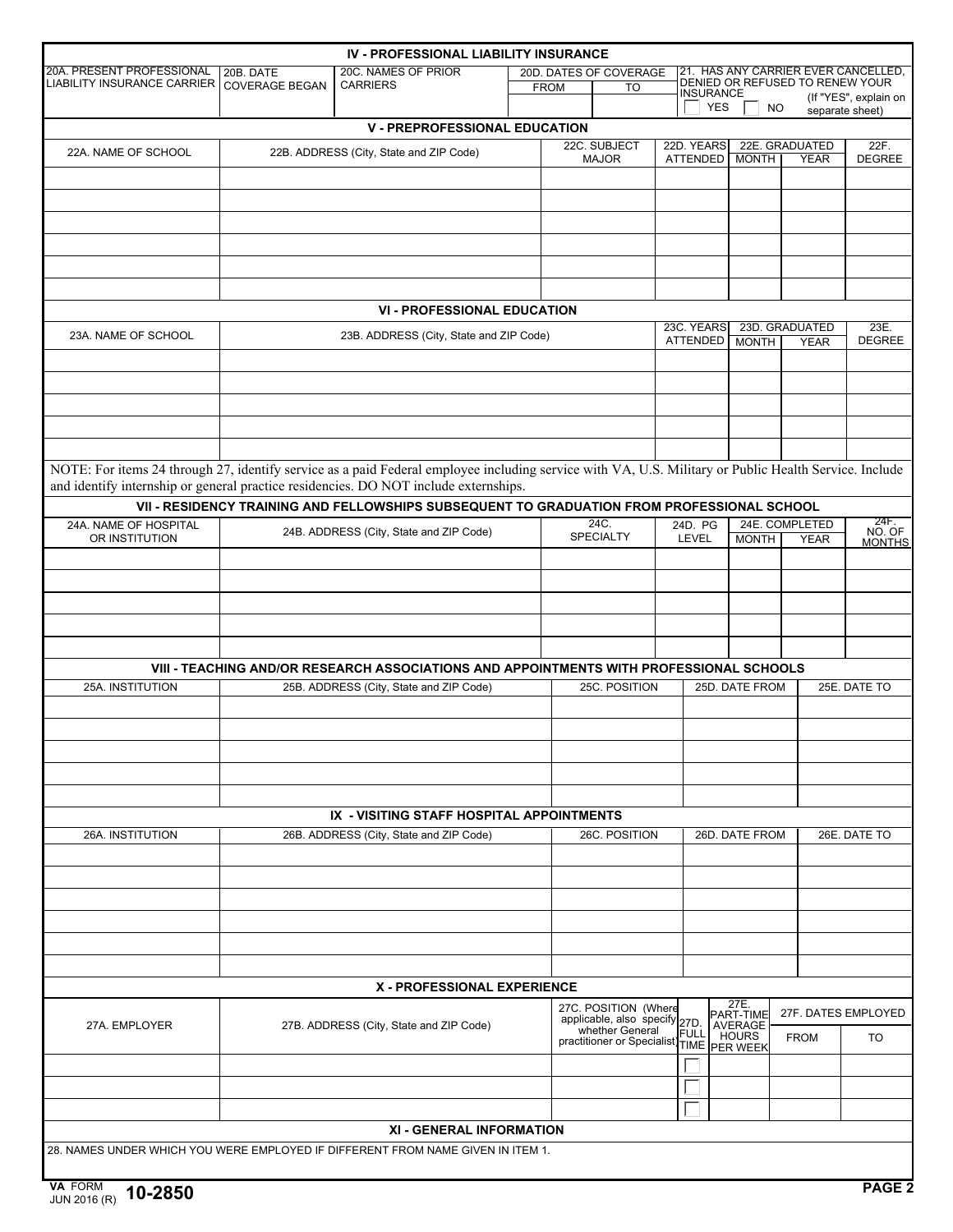| 29. LIST ALL PROFESSIONAL PUBLICATIONS, SCIENTIFIC PAPERS, HONORS, AWARDS, RESEARCH GRANTS AND FELLOWSHIPS (If |  |  |
|----------------------------------------------------------------------------------------------------------------|--|--|
| additional space is required, attach separate sheet)                                                           |  |  |

|                                                                                                                                                                                                                                                                                                                                                                                                                                                                                                                                                                       |                                                                                                                                                                                                                                                                                                                                                                                                                      | 30. REFERENCES: List four persons, preferably in your specialty, living in the United States who are not related to you by blood or marriage and who<br>have been in a position to judge your professional qualifications during the past five years.                                                                                                                                                                                                                                                                                                                                                                                                                                                                                                                                            |                          |                              |                |                |
|-----------------------------------------------------------------------------------------------------------------------------------------------------------------------------------------------------------------------------------------------------------------------------------------------------------------------------------------------------------------------------------------------------------------------------------------------------------------------------------------------------------------------------------------------------------------------|----------------------------------------------------------------------------------------------------------------------------------------------------------------------------------------------------------------------------------------------------------------------------------------------------------------------------------------------------------------------------------------------------------------------|--------------------------------------------------------------------------------------------------------------------------------------------------------------------------------------------------------------------------------------------------------------------------------------------------------------------------------------------------------------------------------------------------------------------------------------------------------------------------------------------------------------------------------------------------------------------------------------------------------------------------------------------------------------------------------------------------------------------------------------------------------------------------------------------------|--------------------------|------------------------------|----------------|----------------|
|                                                                                                                                                                                                                                                                                                                                                                                                                                                                                                                                                                       | 30A. NAME                                                                                                                                                                                                                                                                                                                                                                                                            | 30B. ADDRESS (Street, City, State and ZIP Code)                                                                                                                                                                                                                                                                                                                                                                                                                                                                                                                                                                                                                                                                                                                                                  | 30C. AREA CODE/PHONE NO. | 30D. BUSINESS OR OCCUPATION  |                |                |
|                                                                                                                                                                                                                                                                                                                                                                                                                                                                                                                                                                       |                                                                                                                                                                                                                                                                                                                                                                                                                      |                                                                                                                                                                                                                                                                                                                                                                                                                                                                                                                                                                                                                                                                                                                                                                                                  |                          |                              |                |                |
|                                                                                                                                                                                                                                                                                                                                                                                                                                                                                                                                                                       |                                                                                                                                                                                                                                                                                                                                                                                                                      |                                                                                                                                                                                                                                                                                                                                                                                                                                                                                                                                                                                                                                                                                                                                                                                                  |                          |                              |                |                |
|                                                                                                                                                                                                                                                                                                                                                                                                                                                                                                                                                                       |                                                                                                                                                                                                                                                                                                                                                                                                                      |                                                                                                                                                                                                                                                                                                                                                                                                                                                                                                                                                                                                                                                                                                                                                                                                  |                          |                              |                |                |
|                                                                                                                                                                                                                                                                                                                                                                                                                                                                                                                                                                       |                                                                                                                                                                                                                                                                                                                                                                                                                      |                                                                                                                                                                                                                                                                                                                                                                                                                                                                                                                                                                                                                                                                                                                                                                                                  |                          |                              |                |                |
|                                                                                                                                                                                                                                                                                                                                                                                                                                                                                                                                                                       |                                                                                                                                                                                                                                                                                                                                                                                                                      |                                                                                                                                                                                                                                                                                                                                                                                                                                                                                                                                                                                                                                                                                                                                                                                                  |                          |                              |                |                |
|                                                                                                                                                                                                                                                                                                                                                                                                                                                                                                                                                                       |                                                                                                                                                                                                                                                                                                                                                                                                                      |                                                                                                                                                                                                                                                                                                                                                                                                                                                                                                                                                                                                                                                                                                                                                                                                  |                          |                              |                |                |
|                                                                                                                                                                                                                                                                                                                                                                                                                                                                                                                                                                       |                                                                                                                                                                                                                                                                                                                                                                                                                      |                                                                                                                                                                                                                                                                                                                                                                                                                                                                                                                                                                                                                                                                                                                                                                                                  |                          |                              |                |                |
|                                                                                                                                                                                                                                                                                                                                                                                                                                                                                                                                                                       |                                                                                                                                                                                                                                                                                                                                                                                                                      |                                                                                                                                                                                                                                                                                                                                                                                                                                                                                                                                                                                                                                                                                                                                                                                                  |                          |                              |                |                |
| <b>ITEM NO.</b>                                                                                                                                                                                                                                                                                                                                                                                                                                                                                                                                                       |                                                                                                                                                                                                                                                                                                                                                                                                                      | PLACE AN "X" IN APPROPRIATE SPACE. IF "YES" EXPLAIN DETAILS ON SEPARATE SHEET OF PAPER                                                                                                                                                                                                                                                                                                                                                                                                                                                                                                                                                                                                                                                                                                           |                          |                              | <b>YES</b>     | <b>NO</b>      |
| 31.                                                                                                                                                                                                                                                                                                                                                                                                                                                                                                                                                                   |                                                                                                                                                                                                                                                                                                                                                                                                                      | Do you receive or do you have a pending application for retirement or retainer pay, pension, or other compensation based<br>upon military, Federal civilian, or District of Columbia service?                                                                                                                                                                                                                                                                                                                                                                                                                                                                                                                                                                                                    |                          |                              | L              | $\mathbf{L}$   |
| 32.                                                                                                                                                                                                                                                                                                                                                                                                                                                                                                                                                                   |                                                                                                                                                                                                                                                                                                                                                                                                                      | Does the Department of Veterans Affairs (VA) employ any relative of yours (by blood or marriage)? If "YES", give<br>separately such relative's $(1)$ full name; $(2)$ relationship; $(3)$ VA position and employment location.                                                                                                                                                                                                                                                                                                                                                                                                                                                                                                                                                                   |                          |                              | $\overline{C}$ | $\overline{O}$ |
| 33.                                                                                                                                                                                                                                                                                                                                                                                                                                                                                                                                                                   | circumstances involved.)                                                                                                                                                                                                                                                                                                                                                                                             | ARE YOU NOW, OR HAVE YOU EVER BEEN, INVOLVED IN ADMINISTRATIVE, PROFESSIONAL OR JUDICIAL<br>PROCEEDINGS IN WHICH MALPRACTICE ON YOUR PART IS OR WAS ALLEGED? (If "YES" give details including<br>name of action or proceedings, date filed, court or reviewing agency, and the status or disposition of case concerning<br>allegations, together with your explanation of the circumstances involved.)<br>(As a provider of health care services, VA has an obligation to exercise reasonable care in determining that applicants are<br>properly qualified. It is recognized that many allegations of professional malpractice are proven groundless. Any conclusion<br>concerning your answer as it relates to professional qualifications will be made only after a full evaluation of the    |                          |                              | $\overline{C}$ | $\circ$        |
|                                                                                                                                                                                                                                                                                                                                                                                                                                                                                                                                                                       | or similar State authority.                                                                                                                                                                                                                                                                                                                                                                                          | NOTE: A conviction or a discharge does not necessarily mean you cannot be appointed. The nature of the conviction or discharge and how long ago it<br>occurred is important. Give all the facts so that a decision can be made. If your answer to question 36, 37 or 38 is "YES" give for each offense: (1) date;<br>(2) charge; (3) place; (4) court and (5) action taken. When answering item 36 or 37, you may omit (1) traffic fines for which you paid a fine of \$100.00<br>or less; (2) any offense committed before your 18th birthday which was finally adjudicated in a juvenile court or under a youth offender law; (3) any<br>conviction the record of which has been expunged under Federal or State law; and (4) any conviction set aside under the Federal Youth Corrections Act |                          |                              |                |                |
| 34.                                                                                                                                                                                                                                                                                                                                                                                                                                                                                                                                                                   | Within the last five years have you been discharged from any position for any reason?                                                                                                                                                                                                                                                                                                                                |                                                                                                                                                                                                                                                                                                                                                                                                                                                                                                                                                                                                                                                                                                                                                                                                  |                          |                              |                |                |
| 35.                                                                                                                                                                                                                                                                                                                                                                                                                                                                                                                                                                   |                                                                                                                                                                                                                                                                                                                                                                                                                      | Within the last five years have you resigned or retired from a position after being notified you would be disciplined or<br>discharged, or after questions about your clinical competence were raised?                                                                                                                                                                                                                                                                                                                                                                                                                                                                                                                                                                                           |                          |                              | $\overline{C}$ | $\overline{C}$ |
| 36.                                                                                                                                                                                                                                                                                                                                                                                                                                                                                                                                                                   | Have you ever been convicted, forfeited collateral, or are you now under charges for any felony or any firearms or explosives<br>offense against the law? (A felony is defined as any offense punishable by imprisonment for a term exceeding one year, but<br>does not include any offense classified as a misdemeanor under the laws of a State and punishable by a term of imprisonment<br>of two years or less.) |                                                                                                                                                                                                                                                                                                                                                                                                                                                                                                                                                                                                                                                                                                                                                                                                  |                          |                              |                |                |
| 37.                                                                                                                                                                                                                                                                                                                                                                                                                                                                                                                                                                   | During the past seven years have you been convicted, imprisoned, on probation or parole, or forfeited collateral, or are you<br>now under charges for any offense against the law not included in 36 above?                                                                                                                                                                                                          |                                                                                                                                                                                                                                                                                                                                                                                                                                                                                                                                                                                                                                                                                                                                                                                                  |                          |                              |                |                |
| 38.                                                                                                                                                                                                                                                                                                                                                                                                                                                                                                                                                                   | While in the military service were you ever convicted by a general court-martial?                                                                                                                                                                                                                                                                                                                                    |                                                                                                                                                                                                                                                                                                                                                                                                                                                                                                                                                                                                                                                                                                                                                                                                  |                          |                              |                | $\overline{O}$ |
| 39.                                                                                                                                                                                                                                                                                                                                                                                                                                                                                                                                                                   | If you were in the military service as a physician, dentist, podiatrist, optometrist, or chiropractor, did you ever receive a<br>non-judicial punishment (Article 15)?                                                                                                                                                                                                                                               |                                                                                                                                                                                                                                                                                                                                                                                                                                                                                                                                                                                                                                                                                                                                                                                                  |                          |                              |                |                |
| Are you delinquent on any Federal debt? (Include delinquencies arising from Federal taxes, loans, overpayment of benefits,<br>and other debts to the U.S. Government, plus defaults on any Federally guaranteed or insured loans such as student and home<br>mortgage loans.)<br>40.<br>If "Yes", explain on a separate sheet the type, length, and amount of the delinquency or default and steps you are taking to<br>correct errors or repay the debt. Give any identification numbers associated with the debt and the address of the Federal<br>agency involved. |                                                                                                                                                                                                                                                                                                                                                                                                                      |                                                                                                                                                                                                                                                                                                                                                                                                                                                                                                                                                                                                                                                                                                                                                                                                  |                          |                              |                | $\circ$        |
|                                                                                                                                                                                                                                                                                                                                                                                                                                                                                                                                                                       |                                                                                                                                                                                                                                                                                                                                                                                                                      | XII - SIGNATURE OF APPLICANT                                                                                                                                                                                                                                                                                                                                                                                                                                                                                                                                                                                                                                                                                                                                                                     |                          |                              |                |                |
|                                                                                                                                                                                                                                                                                                                                                                                                                                                                                                                                                                       |                                                                                                                                                                                                                                                                                                                                                                                                                      | NOTE: A false statement on any part of your application may be grounds for not hiring you, or for terminating you after you begin work.<br>Also, you may be punished by fine or imprisonment (U.S. Code, Title 18, Section 1001).                                                                                                                                                                                                                                                                                                                                                                                                                                                                                                                                                                |                          |                              |                |                |
|                                                                                                                                                                                                                                                                                                                                                                                                                                                                                                                                                                       | <b>CERTIFICATION:</b>                                                                                                                                                                                                                                                                                                                                                                                                | I CERTIFY THAT TO THE BEST OF MY KNOWLEDGE AND BELIEF, ALL OF MY<br>STATEMENTS ARE TRUE, CORRECT, COMPLETE, AND MADE IN GOOD FAITH.                                                                                                                                                                                                                                                                                                                                                                                                                                                                                                                                                                                                                                                              |                          |                              |                |                |
|                                                                                                                                                                                                                                                                                                                                                                                                                                                                                                                                                                       | 41A. SIGNATURE OF APPLICANT                                                                                                                                                                                                                                                                                                                                                                                          |                                                                                                                                                                                                                                                                                                                                                                                                                                                                                                                                                                                                                                                                                                                                                                                                  |                          | 41B. DATE (Month, Day, Year) |                |                |